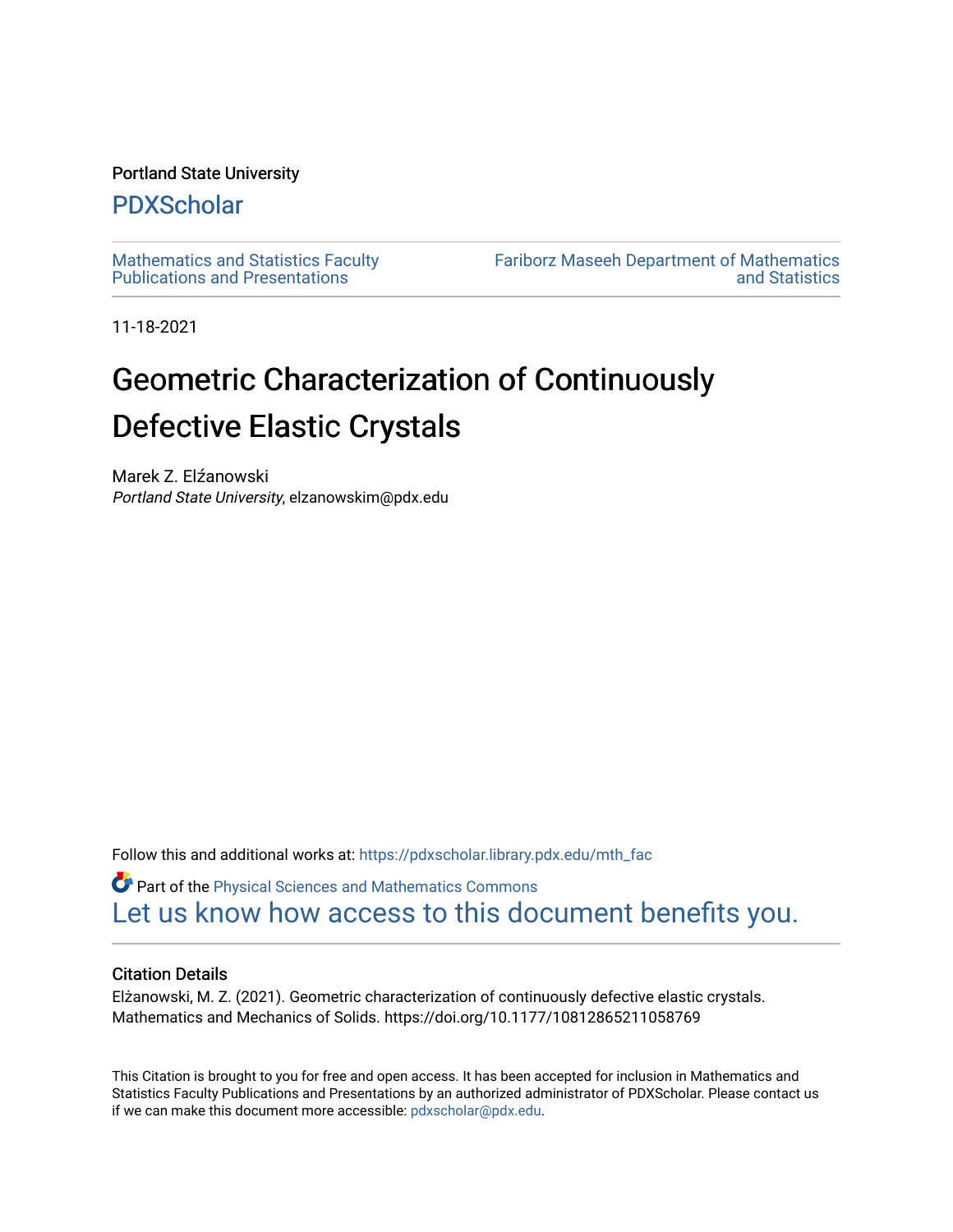



Mathematics and Mechanics of Solids  $1 - 10$ © The Author(s) 2021 Article reuse guidelines: sagepub.com/journals-permissions DOI: 10.1177/10812865211058769 journals.sagepub.com/home/mms

**SSAGE** 

# **Marek Z. Elzanowski ˙**

*Fariborz Maseeh Department of Mathematics and Statistics, Portland State University, Portland, OR, USA School of Mathematical and Statistical Sciences, Arizona State University, Tempe, AZ, USA*

Received 19 August 2021; accepted: 21 October 2021

#### **Abstract**

We show how some differential geometric structures associated with a concept of a homogeneous space appear naturally in a kinematic model of continuously distributed defects in an elastic crystal solid and discuss how one can use them to describe the defectiveness of such a continuum.

#### **Keywords**

Continuous distributions of defects, elastic crystals, homogeneous spaces, invariant connections, curvature

# **1. Introduction**

One of the fundamental questions of the kinematic model of defective elastic crystals proposed by Davini [1] is to identify quantities which properly characterize the defectiveness of a crystal and which can also be useful in phenomenological approaches describing inelastic behavior of continuum bodies. Assuming that a kinematic state of a continuous crystal is determined by three linearly independent vector fields (a *lattice*) defined over an open region in  $\mathbb{R}^3$ , a non-commutativity of pairs of these vector fields is considered a sign of a presence of defects. The said vector fields are viewed as obtained from the underlaying discrete atomic structure by some averaging process and are expected to be invariant under elastic deformations of a continuum. Respectively, the objects which characterize locally such a collection of vector fields are also expected to be elastically invariant. One such object, which can be viewed as a first-order measure of defectiveness at a point of a lattice, is the dislocation density tensor [1] (see Equation (21)).

When the dislocation density tensor is a constant function of position, thus defining a *uniformly defective state* of a continuous crystal, the underlying space can be identified with a Lie group acting on itself and the theory of Lie groups and algebras is used to study such states [2]. However, when the dislocation density tensor is a non-trivial function of a material point, this identification is no longer available. That is, even though the underlying space cannot be identified with a Lie group, there still exists a Lie group (of dimension higher than three) acting on  $\mathbb{R}^3$  in a manner consistent with the lattice vector fields [3]. This allows us to equip  $\mathbb{R}^3$  with a structure of a differentiable homogeneous space and use the notion of a canonical linear connection and, in particular, its curvature as a second-order measure of defectiveness of a crystal state.<sup>1</sup>

Starting from a perspective of the uniformly defective states, we focus in our presentation on states which are non-uniformly defective and, in particular, canonically reductive (26), as other states are not fully amenable

**Corresponding author:**

Marek Z. Elżanowski, Fariborz Maseeh Department of Mathematics and Statistics, Portland State University, Portland, OR 97201, USA. Email: elzanowskim@pdx.edu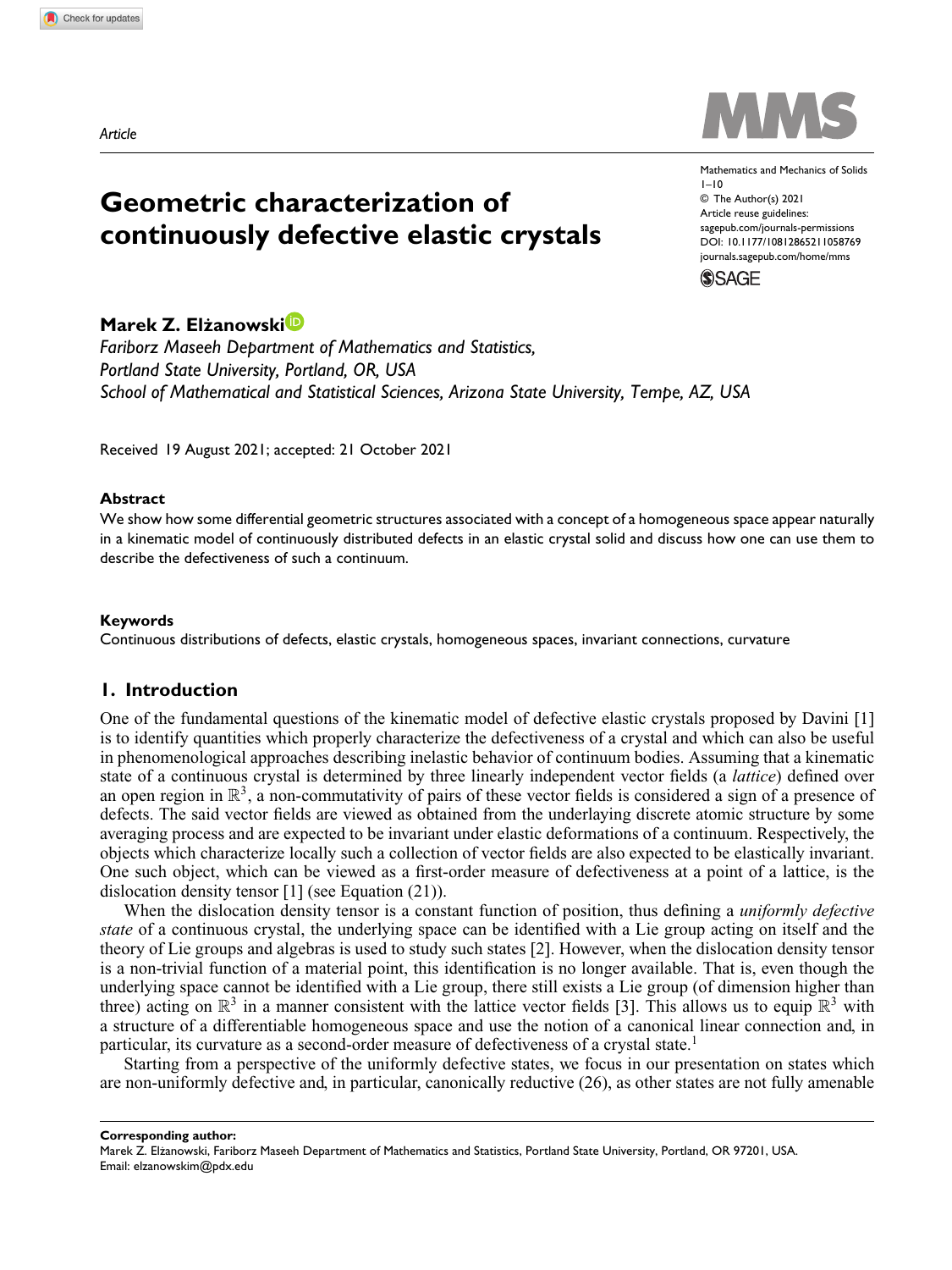to this approach. After the first section in which we present the general differential geometric framework associated with non-uniformly defective states, we introduce in Section 2 the concept of a lattice connection, the torsion of which relates to the dislocation density tensor. In Section 3, we discuss the concept of a lattice canonical connection available for non-uniformly defective crystal states which are also reductive. In Section 4, we introduce the concept of a canonically reductive state and show how the curvature of the corresponding lattice canonical connection relates to the derivatives of the torsion of the lattice connection. We conclude the paper by discussing two different examples of continuous lattices, one which is canonically reductive and one which is not.

The work reported in this paper is an extension and a continuation of our research presented in [5, 6].

### **2. Geometric framework**

As was stated in the introduction, we postulate that a kinematic state of a continuous distribution of defects in a solid is defined by a *lattice*,<sup>2</sup> that is, *n* linearly independent smooth vector fields  $I = \{l_1, \ldots, l_n\}$  defined on an open subset  $U \subset \mathbb{R}^n$ , where, in most applications,  $n = 2, 3$ .<sup>3</sup> We postulate that the vector fields  $l_1, \ldots, l_n$ generate a finite-dimensional<sup>4</sup> (complete) Lie subalgebra **L** of the algebra of all smooth vector fields on *U*. We call this algebra the *lattice algebra* of the continuous lattice l. This, in turn, implies the existence of an abstract Lie group *G* acting smoothly on the body *U* on the left and such that its (left) Lie algebra g is isomorphic to the lattice algebra **L** (see [7]). Let a smooth mapping

$$
\phi: G \times U \to U \tag{1}
$$

represent the said action of *G* on *U* satisfying a condition that

$$
\phi(g_1g_2, p) = \phi(g_1, \phi(g_2, p))
$$
\n(2)

for every  $p \in U$  and every pair  $g_1, g_2 \in G$ , where  $g_1g_2$  denotes a group multiplication in *G*. We postulate that the action  $\phi$  is transitive on *U* implying that the orbit map

$$
\phi_p = \phi(\cdot, p) : G \to U, \ p \in U,\tag{3}
$$

is onto and that its tangent map

$$
d\phi_p: TG \to TU,\tag{4}
$$

where *TG* and *TU* denote the corresponding tangent spaces, establishes an isomorphism between the (right) Lie algebra<sup>5</sup> of *G* and the lattice algebra **L** (see [8]).

Select a point, say,  $p_0 \in U$ . The *isotropy group* of the action  $\phi$  at  $p_0$ 

$$
G_0 = \{ g \in G : \phi(g, p_0) = p_0 \}
$$
\n<sup>(5)</sup>

is a closed subgroup of the group *G*. It depends, in general, on the choice of a point  $p_0 \in U$ . However, owing to the transitivity of the action  $\phi$ , the isotropy groups at different points are conjugate to each other, thus, isomorphic.

Given an isotropy group  $G_0$  at a point  $p_0 \in U$ , one can show that the underlying space U is a *homogeneous space*, that is, it is diffeomorphically equivalent to the left quotient  $G\backslash G_0$ . This equivalence is established by a map  $\Phi: G \backslash G_0 \to U$  such that

$$
\Phi(gG_0) = \phi(g, p_0),\tag{6}
$$

where  $gG_0 = \{gh : h \in G_0\}$  denotes a (left) coset of the isotropy group  $G_0$  generated by an element  $g \in G$ . Not only the quotient  $G\backslash G_0$  is diffeomorphic to the space U, but the group G acts on it on the left mimicking the corresponding left action of  $\phi$  on *U*. Namely,

$$
\phi(g_1, \Phi(g_2 G_0)) = \phi(g_1(\phi(g_2, p_0)) = \phi(g_1 g_2, p_0) = \Phi((g_1 g_2) G_0).
$$
\n(7)

Moreover, looking at this construction from a different angle, we observe that the left action  $\phi$  of *G* on the space *U* defines a principal  $G_0$ -bundle over *U* with the group *G* as its total space, the isotropy group  $G_0$  as its structure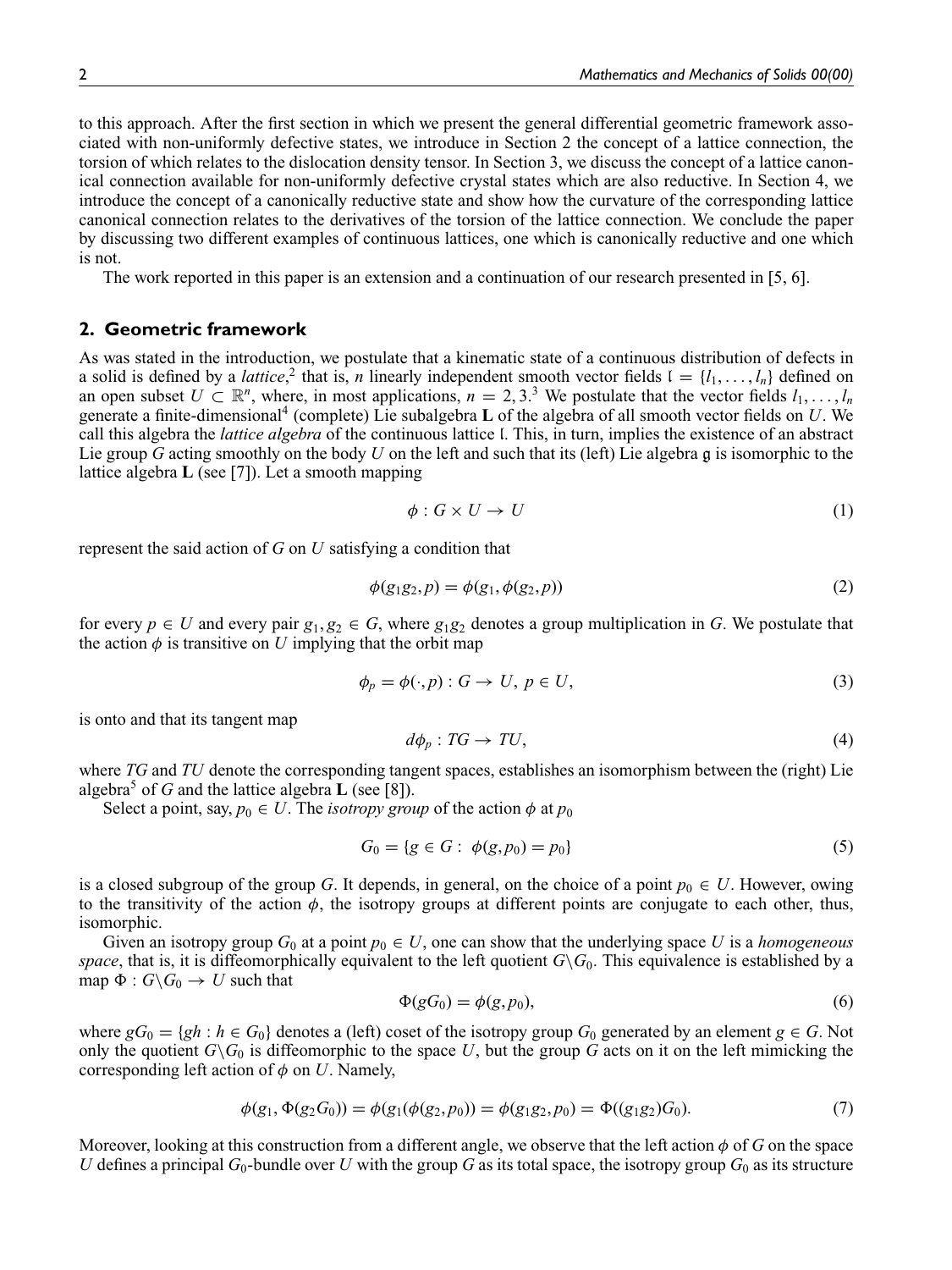group, and the projection  $\pi : G \to U$  such that  $\pi(g) = \phi(g, p_0)$ . Indeed, the projection  $\pi$  is a differentiable mapping and the isotropy group  $G_0$  acts freely on  $G$  on the right preserving individual fibers, i.e., given  $h \in G_0$ 

$$
\pi(gh) = \phi(gh, p_0) = \phi(g, \phi(h, p_0)) = \phi(g, p_0) = \pi(g)
$$
\n(8)

for every  $g \in G$  and every  $h \in G_0$ . Note that the fibers of the principal bundle  $\pi : G \to U$  are the cosets of the quotient  $G \backslash G_0$ .

In addition, it can be shown [9] (see also [10]) that the bundle  $\pi : G \to U$  is isomorphic to a subbundle of the bundle of linear frames on *U*. To this end, given  $g \in G$ , consider a mapping  $\phi_g : U \to U$  such that  $\phi_g(p) = \phi(g, p)$  for every  $p \in U$ . When *g* is an element of the isotropy group  $G_0$  at  $p_0$  the tangent map  $d_{p_0}\phi_g$ :  $T_{p_0}U \to T_{p_0}U$  is a linear automorphism. Selecting a *frame* at  $p_0$ , that is a linear isomorphism  $u_0$ :  $\mathbb{R}^n \to T_{p_0} U$  assigning coordinates to a vector in  $T_{p_0} U$ , we are able to construct a group homomorphism  $\lambda: G_0 \to GL(n, \mathbb{R})$  such that

$$
\lambda(h) = u_0^{-1} \circ d_{p_0} \phi_h \circ u_0,\tag{9}
$$

for any  $h \in G_0$ . The mapping  $\lambda$  is known as a *linear isotropy representation* of  $G_0$  in the general linear group of  $\mathbb{R}^n$  (see, e.g., [9]). Consequently, the collection of mappings

$$
L(U, G_0) = \{d_{p_0}\phi_g \circ u_0 : \mathbb{R}^n \to U : g \in G\}
$$
\n
$$
(10)
$$

is a reduction of the bundle of linear frames of *U* to the *linear isotropy group*  $\lambda(G_0) \subset GL(n, \mathbb{R})$ . The mapping  $f: G \to L(U, G_0)$  assigning to  $g \in G$  a linear frame  $d_{p_0} \phi_g \circ u_0$  is a principal bundle isomorphism over the identity map on  $U \subset \mathbb{R}^n$ . In particular, for any  $g \in G$  and  $h \in G_0$ 

$$
f(gh) = d_{p_0} \phi_{gh} \circ u_0 = d_{p_0} \phi_g \circ u_0 \circ \lambda(h) = f(g)\lambda(h). \tag{11}
$$

**Example 1.** *To illustrate how the geometric structures introduced so far appear in a concrete situation let us consider, using the standard cartesian coordinate system in* R 2 *, a two-dimensional lattice*

$$
I = \{l_1, l_2\} = \{e_1, -xe_2\} \tag{12}
$$

*where the vectors*  $\mathbf{e}_1$ ,  $\mathbf{e}_2$  *denote the corresponding unit basis. As the bracket*  $l_3 = [l_1, l_2] = -\mathbf{e}_2$  *and as*  $[l_1, l_3] =$  $[I_2, I_3] = 0$  the given lattice generates a three-dimensional Lie algebra  $\mathbf{L} = span\{l_1, l_2, l_3\}$ . Elementary calcu*lations show that the action of the corresponding three-parameter Lie group G on*  $U = \{(x, y) \in \mathbb{R}^2 : x \neq 0\}$  *is given by the mapping*  $\phi$  :  $G \times U \rightarrow U$  *such that* 

$$
\phi((a, b, c), (x, y)) = (x + a, y - (x + a)b - c),
$$
\n(13)

*where a triple*  $(a, b, c)$  *represents a group element and where*  $(x, y) \in U$ . *Enforcing the requirement that the group G acts on the left, we obtain the group multiplication in G as*

$$
(a, b, c)(\overline{a}, b, \overline{c}) = (a + \overline{a}, b + b, c + \overline{c} - ab),
$$
\n(14)

*for any two elements*  $(a, b, c), (\overline{a}, \overline{b}, \overline{c}) \in G$ .

*A* one-parameter isotropy group of the action  $\phi$  at a point  $p_0 = (x_0, y_0) \in U$  is

$$
G_0 = \{ (0, b, -x_0 b) : b \in \mathbb{R} \}. \tag{15}
$$

*It is easy to see that the projection*  $\pi((a, b, c)) = \phi((a, b, c), (x_0, y_0))$  *is such that*  $\pi(G_0) = (x_0, y_0)$ *. Finally, the linear isotropy representation (in the standard frame) is given by*

$$
\lambda(h) = \begin{pmatrix} 1 & 0 \\ -b & 1 \end{pmatrix} \tag{16}
$$

*for every*  $h \in G_0$ *. Note that the image* 

$$
\lambda(G_0) = \left\{ \begin{pmatrix} 1 & 0 \\ -b & 1 \end{pmatrix} : b \in \mathbb{R} \right\}
$$
 (17)

*is indeed a subgroup of GL*(2, R)*.*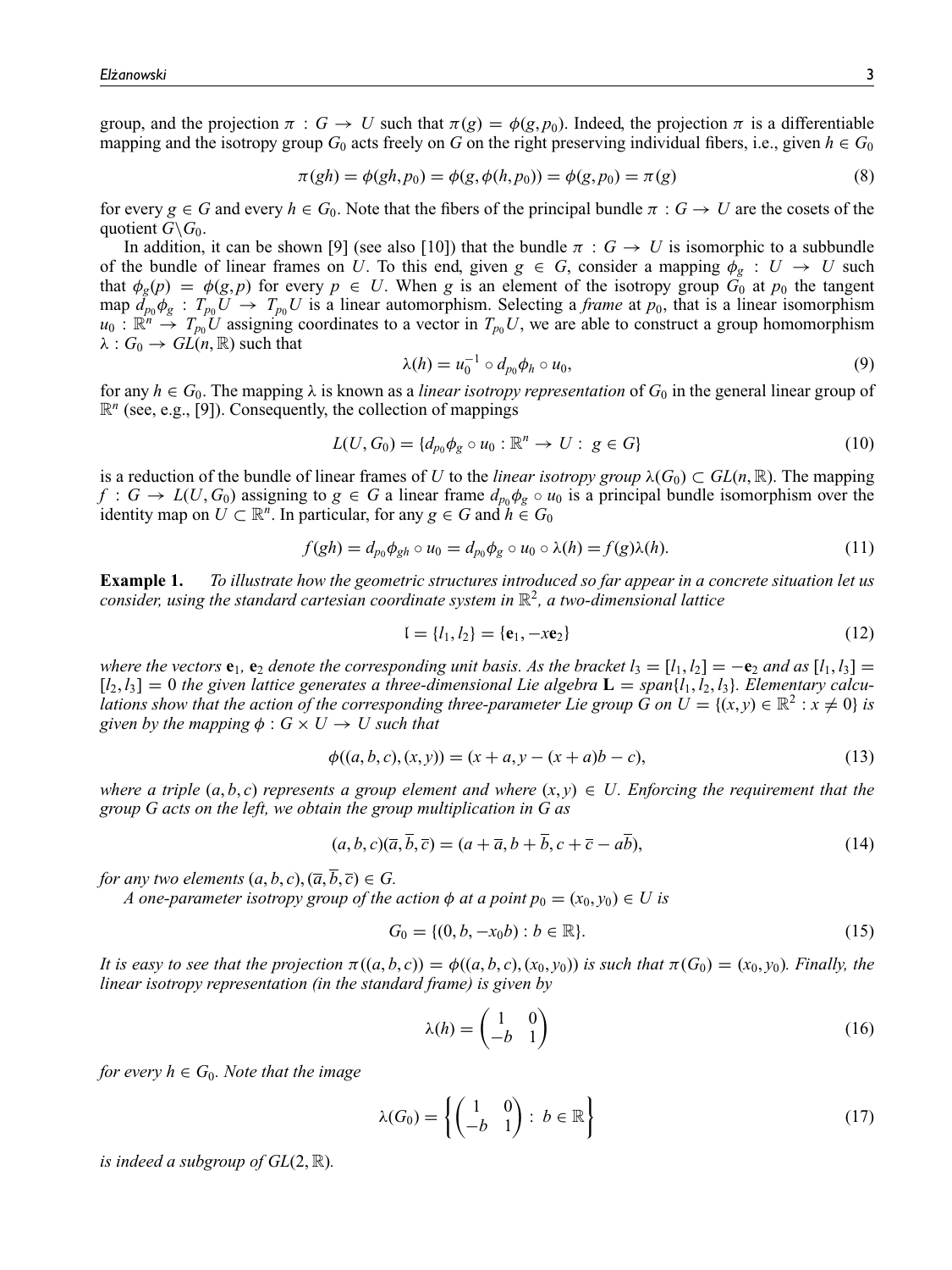# **3. Lattice connection**

The fact that one can associate a specific homogeneous space with a continuous lattice allows us to identify a set of (measurable) geometric characteristics which may be used to describe defectiveness of a kinematic state of a continuum. Namely, given a lattice  $\mathfrak{l}$  on  $U \subset \mathbb{R}^n$  and the corresponding Lie group G acting on U, there exist (subject to some additional assumptions) two linear connections, the torsions and the curvatures of which may be interpreted as characterizing the defectiveness of a kinematic state.

First, given a lattice  $I = \{l_1, \ldots, l_n\}$ , the linearly independent vector fields  $l_i, i = 1, \ldots, n$ , define on *U* a long-distant parallelism and a flat linear connection, called a *lattice connection*, associated with it. Its Christoffel symbols  $\Gamma^i_{jk}$ ,  $i, j, k = 1, \ldots, n$ , are

$$
\Gamma_{jk}^{i} = -\left(l_j^{m}\right)^{-1} \frac{\partial l_m^i}{\partial x_k},\tag{18}
$$

where the matrices  $l_m^i$ ,  $i, m = 1, \ldots, n$ , represent coordinates of the vectors defining the lattice in the standard coordinate system  $x_1, \ldots, x_n$  on U (see, e.g., [11]). Although the curvature of a lattice connection vanishes its torsion

$$
T_{jk}^i = \Gamma_{[jk]}^i \tag{19}
$$

does not, in general, and it is often accepted (see Remark 1) as representing the defectiveness of a given lattice l. Note that the components of a torsion of the lattice connection can also be given in terms of the Lie brackets of the algebra **L** as

$$
[l_j, l_k] = T^i_{jk} l_i,\tag{20}
$$

where the summation convention over repeated indices is enforced.

**Remark 1.** *The archetypical object associated with a defectiveness of a lattice in dimension n* = 3 *(see [1]) is the* dislocation density tensor  $S_{ij}$  *defined in terms of the dual lattice*  $\{\eta_1, \eta_2, \eta_3\}$  *such that*  $l_i \cdot \eta_j = \delta_{ij}$ *, where*  $\delta_{ij}$ *denotes the usual Kronecker delta. That is, the components Sij of the dislocation density tensor are such that*

$$
n(p)S^{ij}(p) = \nabla \wedge \eta^{i}(p) \cdot \eta^{j}(p), \quad i, j = 1, 2, 3, \ p \in M,
$$
\n(21)

*where n*(*p*) *denotes the lattice volume element (the determinant of the dual lattice) and where the objects*  $\mathbf{b}^i$  =  $\nabla \wedge \eta^{i}(p)$  are known in the material science literature as the Burgers vectors *representing a distortion of a lattice cased by a presence of defects [12, 13]. It can be shown [14] that the dislocation density tensor Sij and the torsion T<sup>i</sup> jk are related by*

$$
T_{jk}^{i} = \epsilon_{rjk} S^{ir}, \tag{22}
$$

*where*  $\epsilon_{\text{rik}}$  *is the alternating tensor.* 

When investigating possible dislocated states and the lattices representing them one may consider the following three scenarios.

- (A) First, if the torsion of a (flat) lattice connection  $\Gamma^i_{jk}$  vanishes the connection is trivial and the lattice vector fields  $l_i$ ,  $i = 1, \ldots, n$ , defining the corresponding long-distance parallelism commute. The lattice l is holonomic and the lattice Lie algebra **L** is abelian. Physically, the kinematic state the lattice **l** represents is *homogeneous*, that is, no defects are present and, in dimension three, the dislocation density tensor *S ij* vanishes identically. The group *G* the algebra **L** induces can be identify, without loss of generality, with  $\mathbb{R}^n$  acting on *U* by translations as there exists always, at least locally, a coordinate system, say,  $x_1, \ldots, x_n$ on *U* such that  $I = \{\frac{\partial}{\partial x_1}, \dots, \frac{\partial}{\partial x_n}\}$  $\frac{\partial}{\partial x_n}$ . In other words, the kinematic state the lattice l represents is invariant under translations.
- (B) Second, assume that the torsion of a lattice connection does not vanish but its value is base point independent. This implies that the components of the torsion tensor  $T_{jk}^i$  are simply the Lie algebra constants of the lattice algebra **L** and (in dimension three) the dislocation density tensor is constant. The Lie group *G*, still viewed as R *n* , acts on *U* in a non-trivial way. We say that such a kinematic state is *uniformly defective* which means that open neighborhoods of different material points are diffeomorphically equivalent. As such diffeomorphisms are viewed as *elastic deformations* [2], being uniformly defective means being locally elastically related.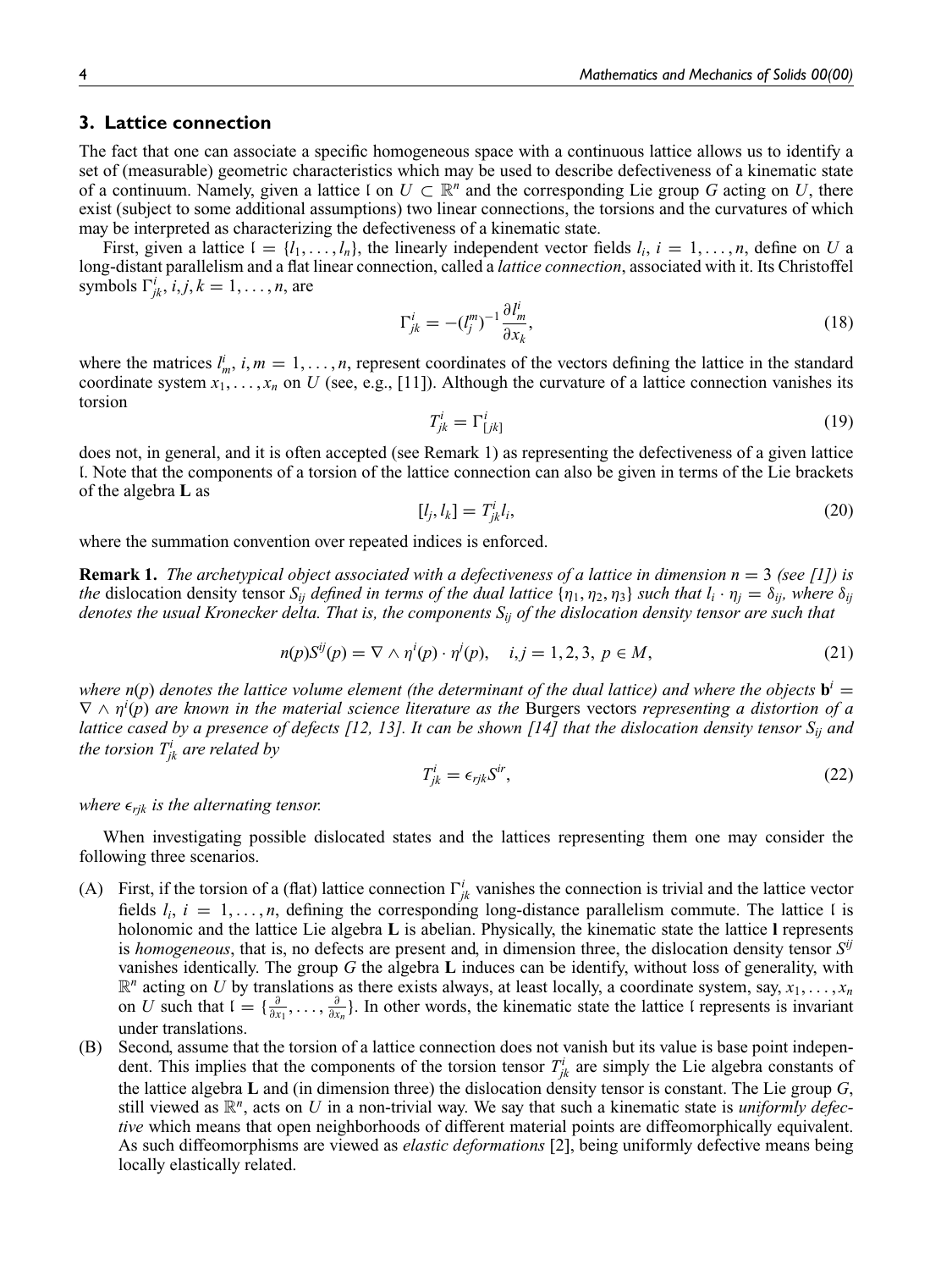**Example 2.** *Consider, using a cartesian coordinate system in* R 3 *, a lattice*

$$
I = \{l_1, l_2, l_3\} = \{e_1, e_2, xe_1 + ye_2 + e_3\}
$$
\n(23)

defined on  $U = \{(x, y, z) \in \mathbb{R}^3 : x > 0, y > 0\}$ . As  $[l_1, l_3] = l_1$ ,  $[l_2, l_3] = l_2$ , and  $[l_1, l_2] = 0$  the only non*zero torsion coefficients are*  $T_{13}^1 = T_{23}^2 = 1$ *. The corresponding Burgers vectors are*  $\mathbf{b}^1 = \mathbf{e}_2$ ,  $\mathbf{b}^2 = -\mathbf{e}_1$ *, and* **b** <sup>3</sup> = **0***, and the dislocation density tensor*

$$
S_{ij} = \begin{pmatrix} 0 & 1 & 0 \\ -1 & 0 & 0 \\ 0 & 0 & 0 \end{pmatrix}.
$$
 (24)

(C) Finally, suppose that a lattice l is such that some components of the torsion  $T_{jk}^i$  of the lattice connection  $\Gamma_{jk}^i$ are non-trivial functions of position.<sup>6</sup> The fact that the torsion tensor is material-point-dependent implies that the lattice algebra **L** is of a finite dimension,<sup>7</sup> say *m*, higher than the dimension of the base space  $U$ , and the kinematic state l represents is said to be *non-uniformly defective*. The lattice algebra **L** induces an *m*-parameter connected Lie group *G* acting on *U* in such a way that the isotropy group  $G_0$  is non-trivial and of dimension  $m - n \geq 1$ . As the isotropy group is a Lie subgroup of the Lie group *G* its (left) Lie algebra  $g_0$  is a Lie subalgebra of the (left) Lie algebra g. Viewing g as a vector space of all left-invariant vector fields on  $G$ , it can always be represented as a simple sum of the isotropy algebra  $g_0$  and a vector space complement  $V \subsetneq g$ . In other words,

$$
\mathfrak{g} = \mathfrak{g}_0 \oplus \mathbf{V},\tag{25}
$$

for some vector subspace **V** of the algebra g viewed as a vector space. Note that **V** is not uniquely defined and that, in general, it is not a Lie subalgebra of g.

In the next section, we look closer at possible characteristics of non-uniformly defective states.

#### **4. Lattice canonical connection**

Consider a lattice  $I = \{l_1, \ldots, l_n\}$  representing a non-uniformly defective kinematic state of a solid *U*. As we pointed out earlier, this means that its lattice algebra **L** is of dimension higher than the dimension of *U* and that the corresponding Lie group *G* acting on *U* on the left has a non-trivial isotropy group  $G_0$ , or its conjugate, at any and all points of *U*. This also means that the left Lie algebra g of *G* can be represented as  $g = g_0 \oplus V$  for some *n*-dimensional vector space  $V \subset g$  of left-invariant vector fields on *G*. As the choice of a subspace V is not unique, we further assume that one can select a space **V** such that the decomposition  $\mathfrak{g}_0 \oplus \mathbf{V}$  is *reductive* [9], that is,

$$
[\mathfrak{g}_0, V] \subseteq V. \tag{26}
$$

We should point out here that although given a subalgebra  $\mathfrak{g}_0 \subset \mathfrak{g}$  there is always a vector space  $V \subseteq \mathfrak{g}$  such that  $\mathfrak{g} = \mathfrak{g}_0 \oplus \mathbf{V}$ , not every such decomposition is reductive. In fact, given g there may not exist a vector complement **V** making the decomposition  $\mathfrak{g} = \mathfrak{g}_0 \oplus \mathbf{V}$  reductive [15].

Every vector space complement **V** forms a horizontal distribution on the principal bundle  $\pi$ :  $G \rightarrow U$  in the sense that it depends smoothly on *G* and the tangent map  $d\pi$  :  $TG \rightarrow TU$  is surjective with the subalgebra  $\mathfrak{g}_0$  as its kernel. However, only if the decomposition  $\mathfrak{g}_0 \oplus \mathbf{V}$  is reductive, **V** defines a horizontal distribution of a left-invariant principal bundle connection on  $\pi$  :  $G \to U$ . Indeed, as we showed in [6], the fact that  $[g_0, V] \subseteq V$ implies that  $V$  is invariant under the right action of the isotropy group (see also  $[16]$ ). Such a left-invariant principal bundle connection is called a *canonical connection* on the homogeneous space  $U \cong G\backslash G_0$ .<sup>8</sup>

As the bundles  $\pi : G \to U$  and  $L(U, G_0)$  are isomorphic, the canonical connection associated with the distribution  $\mathfrak{g}_0 \oplus \mathbf{V}$  induces a linear connection on *U*, called a *linear canonical connection* [9, 16].

**Theorem 1.** *Let* **l** *be continuous lattice defined on a body manifold U. Assume that the corresponding homogenous space*  $G\backslash G_0$  *admits a reductive decomposition*  $\mathfrak{g} = \mathfrak{g}_0 \oplus \mathbf{V}$  *for some vector complement*  $\mathbf{V} \subset \mathfrak{g}$ *, where*  $G_0$ *is an isotropy group of the left action of G on U evaluated at*  $p_0 \in U$ *. Then, relative to the choice of the frame*  $u_0: \mathbb{R}^n \to T_{p_0}U$ , the torsion and curvature of the corresponding (left-invariant) linear canonical connection *are given at*  $p_0$  *by:*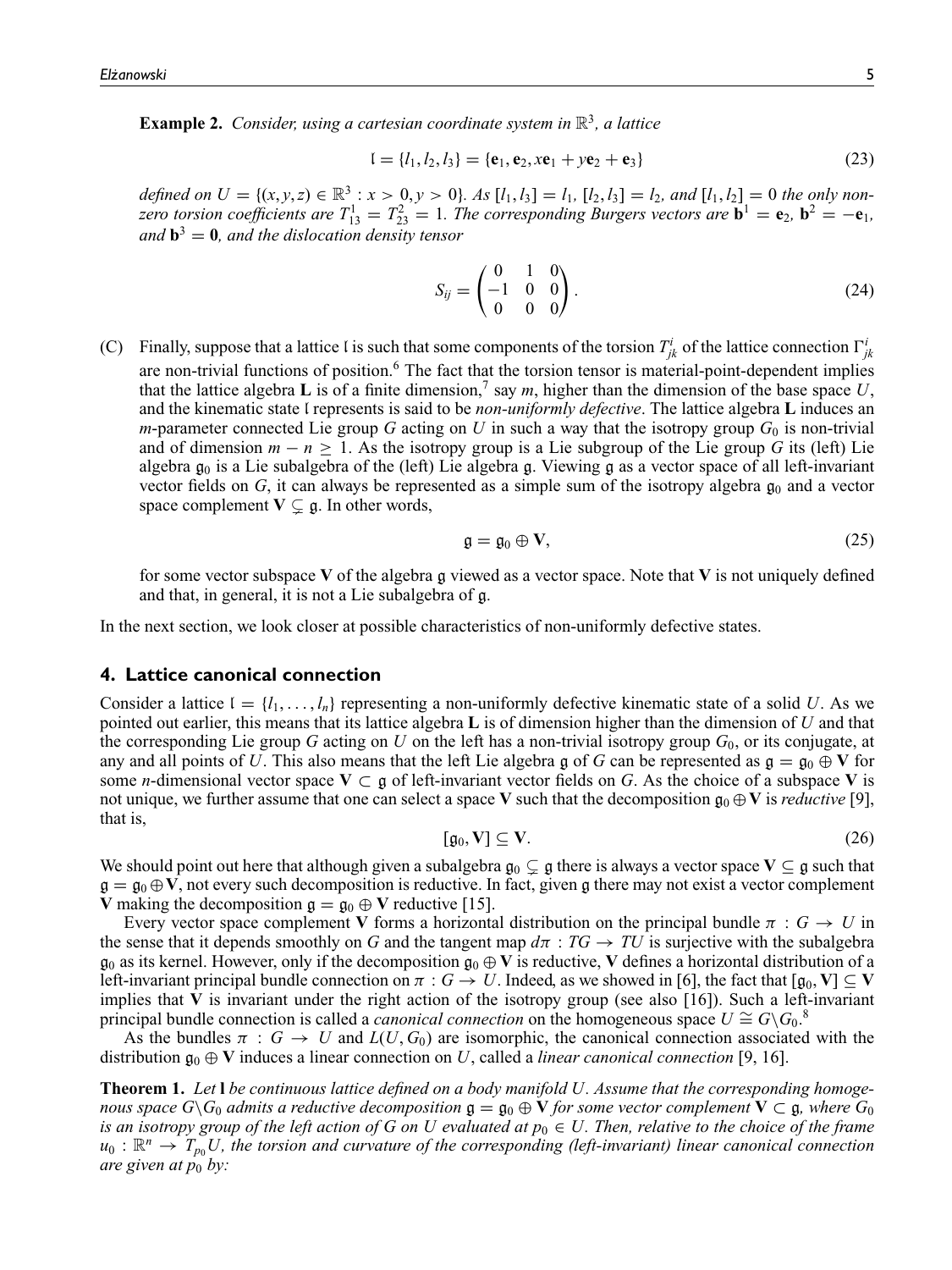$f(x, Y) = -[X, Y]_V;$ 

(b) 
$$
\hat{R}(X, Y)Z = -[[X, Y]_{\mathfrak{g}_0}, Z];
$$

*for any left-invariant vector field X, Y, Z*  $\in$  **V***, where*  $[\cdot,\cdot]_V$  *and*  $[\cdot,\cdot]_{\mathfrak{g}_0}$  *denote* **V** *and*  $\mathfrak{g}_0$  *components, respectively, of the Lie algebra bracket in* g*. In addition, both tensors are left-invariant, thus covariantly constant.*

**Remark 2.** *It seems appropriate now to make a few comments regarding the existence of a linear canonical connection induced by a lattice* l*.*

*First, we would like to point out that although the concept of a linear canonical connection was introduced in the context of a non-uniformly defective continuous lattice, it existence is also guaranteed when the lattice is uniformly defective. That is, when a lattice* l *represents a uniformly defective kinematic state, its lattice Lie algebra* **L** *is of the same dimension as the body U and the corresponding isotropy group is trivial. This implies that any horizontal distribution* **V** *is identical to the left Lie algebra of the group G. The linear canonical connection is unique and equal to the lattice connection, thus providing no addition geometric characteristics of the lattice* l*.*

*However, when a lattice frame* l *represents truly non-uniformly defective state, the existence of a linear canonical connection cannot be guaranteed a priori. Indeed, as we pointed out earlier, given a continuous lattice and the corresponding lattice algebra* **L***, the induced homogenous space G*/*G*<sup>0</sup> *may or may not be reductive. If it is not reductive, the concept of a linear canonical connection is not well defined. However, even if it is reductive the choice of the corresponding vector complement* **V** *may not be unique as there may exist a number of different vector subspaces* **V** *of*  $\mathfrak{g}$  *such that the*  $[\mathfrak{g}_0, V] \subseteq V$ *, thus inducing different linear canonical connections. Although all such connections characterize in some ways the underlying defective crystal structure not all seem to provide useful geometric characteristics of it, the issue which we discuss in the remainder of this paper.*

**Example 3.** *Let us revisit once again Example 1. Using (14) defining the group multiplication in G, we obtain that the left Lie algebra*

$$
\mathfrak{g} = span\{v_1, v_2, v_3\} = span\{\mathbf{g}_1, \mathbf{g}_2 - a\mathbf{g}_3, \mathbf{g}_3\} \tag{27}
$$

and that the left-invariant vector field generating the isotropy algebra  $\mathfrak{g}_0$  is

$$
v_0 = \mathbf{g}_2 - (x_0 + a)\mathbf{g}_3. \tag{28}
$$

*Selecting the space*  $V = span\{v_1, v_3\}$ *, we obtain a reductive decomposition*  $g = g_0 \oplus V$  *as*  $[v_1, v_0] = -v_3 \in V$ *and*  $[v_3, v_0] = 0$ *. However, the corresponding linear canonical connection is trivial as due to the fact that* **V** *is an abelian subalgebra of* g *both curvature and torsion vanish. We discuss other choices of* **V** *in the next section.*

#### **5. Curvature of a non-uniformly defective state**

Given a continuous lattice l representing a non-uniformly defective state, as signified by a non-constant torsion  $T_{jk}^i$  of its lattice connection, it is only natural to determine whether there exists any relation between this characteristic of a lattice and the form of the torsion and curvature tensors of the corresponding linear canonical connection (Theorem 1), if it exists. To this end, given a lattice **l**, defined by the vector fields  $l_i$ ,  $i = 1, ..., n$ , let  $w_1, \ldots, w_n$  denote right-invariant vector fields on *G* such that

$$
d_g \phi_{p_0}(w_i) = l_i, \quad i = 1, \dots, n. \tag{29}
$$

As the tangent mapping  $d_g\phi_{p_0}$  (4) is of maximum rank and as the vector fields  $l_1, \ldots, l_n$  are linearly independent, the right-invariant vector fields  $w_1, \ldots, w_n$  always exist and are linearly independent. Let  $v_1, \ldots, v_n$  be the *equivalent set* of left-invariant vector fields on *G*, that is, a set of the elements of the algebra g such that

$$
v_i = d\mathfrak{i}(w_i), \quad i = 1, \dots, n,
$$
\n<sup>(30)</sup>

where i is the inverse map on the group *G*. It is easy to show [8] that

$$
[v_i, v_j] = -[w_i, w_j], \quad [v_i, w_j] = 0, \quad i, j = 1, \dots, n. \tag{31}
$$

Define a *canonical vector space*  $V_c = \text{span}\{v_1, \ldots, v_n\}$ . It is clear that  $V_c$  is a vector subspace of the Lie algebra g and that  $g = g_0 \oplus V_c$  as the isotropy subalgebra  $g_0$  is the kernel of the projection  $d\pi : TG \to TU$ . Assume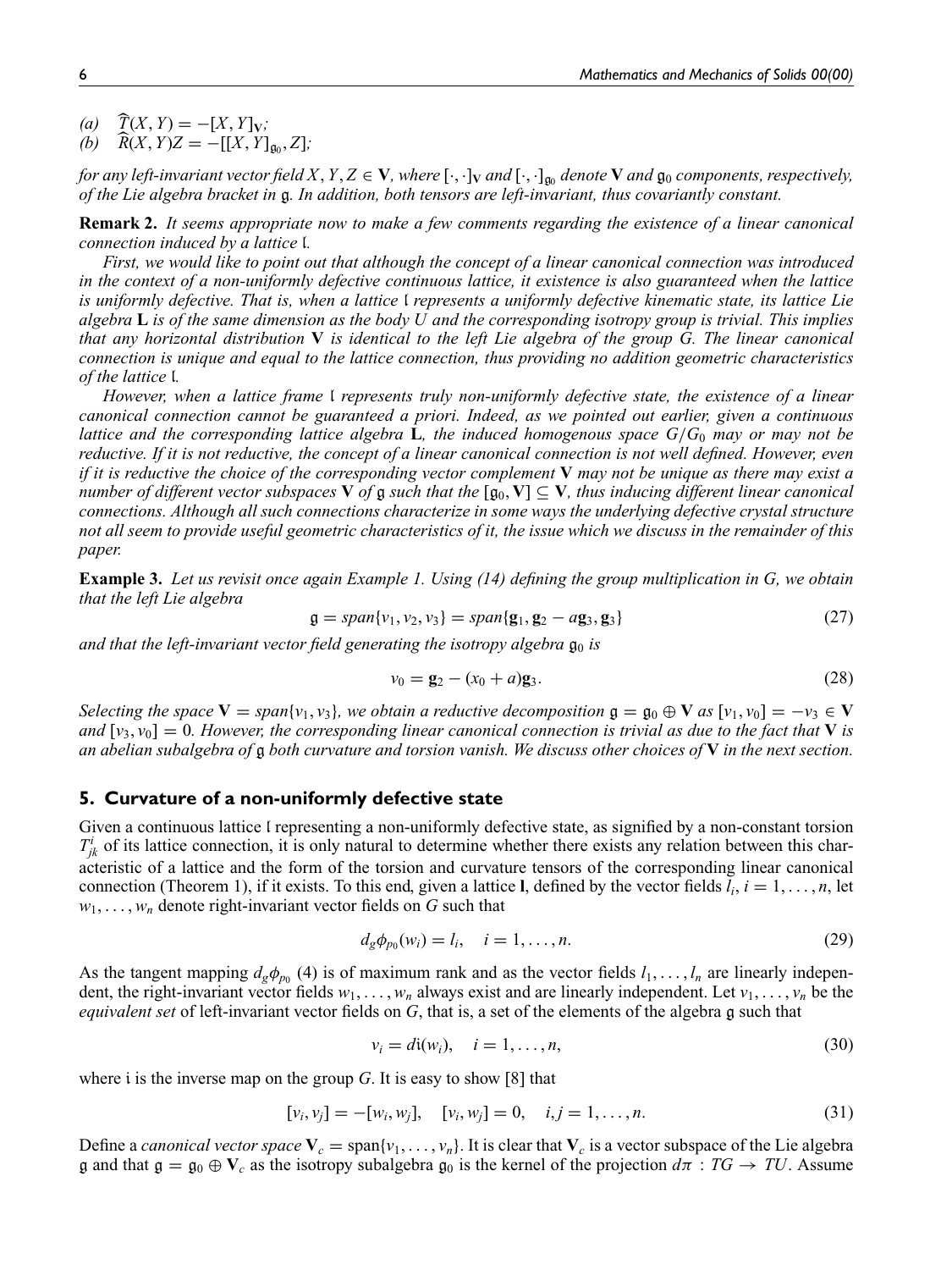that the lattice **l** is such that the decomposition  $g = g_0 \oplus V_c$  is reductive, a property which cannot be guaranteed in general. We shall call the corresponding linear connection on  $L(G_0, u)$  the *lattice canonical connection*<sup>9</sup> of a continuous lattice **l**.

The coefficients of the torsion tensor of the lattice canonical connection (in the frame  $v_1, \ldots, v_n$ ) are the smooth functions  $-\widehat{T}_{jk}^i : U \to \mathbb{R}, i, j, k = 1, ..., n$ , such that

$$
\widehat{T}_{jk}^{i}v_{i} = [v_{j}, v_{k}]_{V_{c}},\tag{32}
$$

where  $[\cdot,\cdot]_{V_c}$  denotes a  $V_c$  component of the Lie bracket of the algebra g and where the minus sign is selected for convenience. Respectively, the coefficients of the curvature tensor of the lattice canonical connection are the smooth functions  $-\widehat{R}^i_{jkl} : U \to \mathbb{R}$  such that

$$
\widehat{R}^i_{jkl}v_i = [[v_j, v_k]_{\mathfrak{g}_0}, v_l],\tag{33}
$$

where  $[\cdot, \cdot]_{\mathfrak{g}_0}$  is a  $\mathfrak{g}_0$  component of the Lie bracket in  $\mathfrak{g}$ .

Theorem 1 and the relation (31) allow us to show the relation between the torsion  $\widehat{T}_{jk}^i$  and  $T_{jk}^i$ .

**Corollary 1.** Assume that the continuous lattice  $\mathbf{l} = \{l_1, \ldots, l_n\}$  admits a lattice canonical connection corre*sponding to a reductive decomposition*  $\mathfrak{g}_0 \oplus \mathbf{V}_c$ *. Then, the torsion coefficients of the lattice canonical connection in the equivalent frame*  $v_i$ *,*  $i = 1, \ldots, n$  *are identical to the torsion coefficients of the lattice connection*  $\Gamma^i_{jk}$  (18), *that is,*

$$
\widehat{T}_{jk}^i = -T_{jk}^i(p_0). \tag{34}
$$

Furthermore, consider the Jacoby identity of the Lie algebra g applied to the canonical (left-invariant) vector fields  $v_i \in V_c$  (30), namely

$$
[[v_j, v_k], v_l] + [[v_k, v_l], v_j] + [[v_l, v_j], v_k] = 0, \quad j, k, l = 1, ..., n.
$$
\n(35)

Invoking the reductive decomposition  $g = g_0 \oplus V_c$  and the definition of a torsion and a curvature of a linear canonical connection (32) and (33), we obtain that, for example,

$$
[[v_j, v_k], v_l] = [[v_j, v_k]_V, v_l] + [[v_j, v_k]_{g_0}, v_l]
$$
  
\n
$$
= [\widehat{T}_{jk}^i v_i, v_l] + \widehat{R}_{jkl}^m v_m
$$
  
\n
$$
= \widehat{T}_{jk}^i [v_i, v_l] + \widehat{R}_{jkl}^m v_m
$$
  
\n
$$
= \widehat{T}_{jk}^i [v_i, v_l]_V + \widehat{T}_{jk}^i [v_i, v_l]_{g_0} + \widehat{R}_{jkl}^m v_m
$$
  
\n
$$
= \widehat{T}_{jk}^i \widehat{T}_{il}^p v_p + \widehat{T}_{jk}^i [v_i, v_l]_{g_0} + \widehat{R}_{jkl}^m v_m.
$$
\n(36)

The other two terms of the Jacoby identity can be represented the same way. Adding all three terms and realizing that the sum of all  $g_0$ -terms vanishes, we obtain a set of *n* equations for the coefficient of the  $V_c$ -part of the identity:

$$
\widehat{T}_{jk}^i \widehat{T}_{il}^m + \widehat{T}_{kl}^r \widehat{T}_{rj}^m + \widehat{T}_{lj}^p \widehat{T}_{pk}^m + \widehat{R}_{jkl}^m + \widehat{R}_{klj}^m + \widehat{R}_{ljk}^m = 0, \quad m = 1, \dots, n.
$$
\n(37)

Subsequently, Corollary 1 implies that

$$
\widehat{R}_{jkl}^m + \widehat{R}_{klj}^m + \widehat{R}_{ljk}^m = -[T_{jk}^i T_{il}^m + T_{kl}^r T_{rj}^m + T_{lj}^p T_{pk}^m](p_0).
$$
\n(38)

Looking back at the lattice  $I = \{l_1, \ldots, l_n\}$  and the Jacoby identity of the algebra **L** we have

$$
[[l_j, l_k], l_l] + [[l_k, l_l], l_j] + [[l_l, l_j], l_k]
$$
\n
$$
= [T_{jk}^a l_a, l_l] + [T_{kl}^b l_b, l_j] + [T_{lj}^c l_c, l_k]
$$
\n
$$
= T_{jk,l}^a l_a + T_{jk}^a [l_a, l_l] + T_{kl}^b l_b + T_{kl}^b [l_b, l_j] + T_{lj,k}^c l_c + T_{lj}^c [l_c, l_k]
$$
\n
$$
= T_{jk,l}^a l_a + T_{jk}^a T_{al}^d l_d + T_{kl,j}^b l_b + T_{kl}^b T_{lj}^e l_e + T_{lj,k}^c l_c + T_{lj}^c T_{ck}^f l_f = 0
$$
\n(39)

where a comma denotes a directional derivative in the direction of a specific vector field. Comparing this with (38), we are finally able to show how the curvature of a lattice canonical connection (33) relates to the derivatives of the torsion tensor  $T_{jk}^i$  of the lattice connection (18).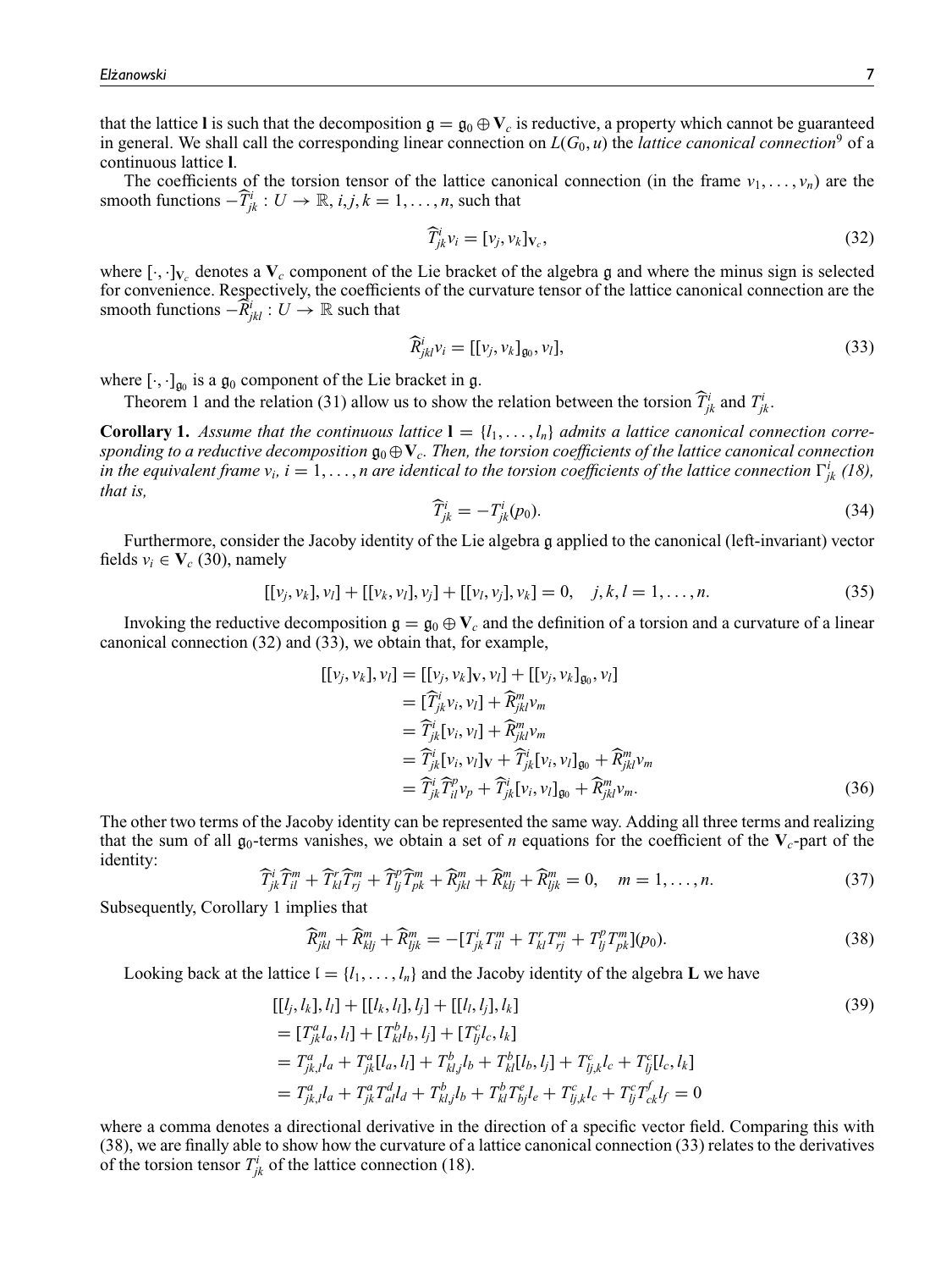**Corollary 2.** *Suppose a continuous lattice*  $\mathbf{l} = \{l_1, \ldots, l_n\}$  *admits a lattice canonical connection corresponding to a reductive (canonical) decomposition*  $\mathfrak{g}_0 \oplus \mathbf{V}_c$ *. Then, the curvature coefficients of the lattice canonical connection in the frame*  $v_i$ *, i* = 1,...,*n, are "almost" identical to the directional derivatives of the torsion coefficients of the lattice connection (18) as*

$$
\widehat{R}_{jkl}^m + \widehat{R}_{klj}^m + \widehat{R}_{ljk}^m = [T_{jk,l}^m + T_{kl,j}^m + T_{lj,k}^m](p_0).
$$
\n(40)

Realize that although the vanishing of the directional derivatives of the torsion  $T_{jk}^i$  forces the curvature  $\widehat{R}^i_{jkl}$ to vanish by construction, the reverse is not necessarily true. Indeed, when the canonical decomposition  $g_0 \oplus V_c$ is a semi-direct product of Lie subalgebras, the curvature of the canonical linear connection vanishes as  $V_c$  is an ideal in  $\mathfrak{g}$ , despite the fact that the coefficients  $T^i_{jk}$  may still be position dependent.

**Example 4.** *Consider a defective kinematic state of*  $U = \{(x, y, z) \in \mathbb{R}^3 : xy \neq 0\}$  *defined by a lattice* I given *by three linearly independent smooth vector fields*  $l_i: U \to \mathbb{R}^3$ ,  $i = 1, 2, 3$ , such that

$$
l_1 = e_1, \quad l_2 = e_2 - ye_1, \quad l_3 = xe_1 + ye_2 + e_3,
$$
 (41)

where we use the standard Cartesian coordinate system in  $\mathbb{R}^3$  and where the vectors  $e_i$ ,  $i = 1, 2, 3$ , denote the *corresponding standard basis. The vector fields l<sup>i</sup> , i* = 1, 2, 3*, form a four-dimensional lattice algebra* **L***. Indeed, calculating Lie brackets of the given vector fields we obtain that*

$$
[l_1, l_2] = 0, \quad [l_1, l_3] = l_1, \quad [l_2, l_3] = \mathbf{e}_2 = l_4,\tag{42}
$$

*whereas*

$$
[l_1, l_4] = 0, \quad [l_2, l_4] = l_1, \quad [l_3, l_4] = -l_4. \tag{43}
$$

*This also shows that the only non-vanishing components of the torsion of the lattice connection induced by the frame*  $\{l_1, l_2, l_3\}$  *are* 

$$
T_{13}^1 = T_{23}^2 = 1, \quad T_{23}^1 = y. \tag{44}
$$

*Each generator*  $l_j$ ,  $j = 1, \ldots, 4$ , *of the lattice algebra* **L** *induces a one-parameter group of (smooth) transformations of U superposition of which provides a (left) action (1) of a four-parameter group*  $G = \{(a, b, c, d) :$  $a, b, c, d \in \mathbb{R}$  *such that* 

$$
\phi((a, b, c, d), (x, y, z)) = ((x + a - yb)e^d, (y + b + c)e^d, z + d),
$$
\n(45)

*where the group multiplication in G takes the form*

$$
g\overline{g} = (\overline{a} + ae^{-\overline{d}} - b(\overline{b} + \overline{c}), b + \overline{b}, (b + c)e^{-\overline{d}} + \overline{c} - b, d + \overline{d})
$$
(46)

*for any pair*  $g, \overline{g} \in G$ .

*Selecting a point*  $p_0 = (x_0, y_0, z_0) \in U$ , the isotropy group of the action  $\phi$  at  $p_0$  is a one-parameter subgroup *G*<sup>0</sup> *of G such that*

$$
G_0 = \{ (y_0b, b, -b, 0) : b \in \mathbb{R} \}.
$$
\n(47)

*Viewing the group multiplication in G as the action of a group on itself, we can determine the left- and the right*invariant vector fields on G by considering two tangent maps:  $d_eL_g$ :  $T_eG \to T_gG$  and  $d_eR_g$ :  $T_eG \to T_gG$ , *where*  $L_g$  *and*  $R_g$  *represent the left and the right translation of G by an element*  $g \in G$ *, respectively. Thus, the multiplication rule in G implies that*

$$
d_e L_g = \begin{pmatrix} 1 & -b & -b & -a \\ 0 & 1 & 0 & 0 \\ 0 & 0 & 1 & -(b+c) \\ 0 & 0 & 0 & 1 \end{pmatrix}
$$
 (48)

*and*

$$
d_e R_g = \begin{pmatrix} e^{-d} & -(b+c) & 0 & 0 \\ 0 & 1 & 0 & 0 \\ 0 & e^{-d} - 1 & e^{-d} & 0 \\ 0 & 0 & 0 & 1 \end{pmatrix},
$$
(49)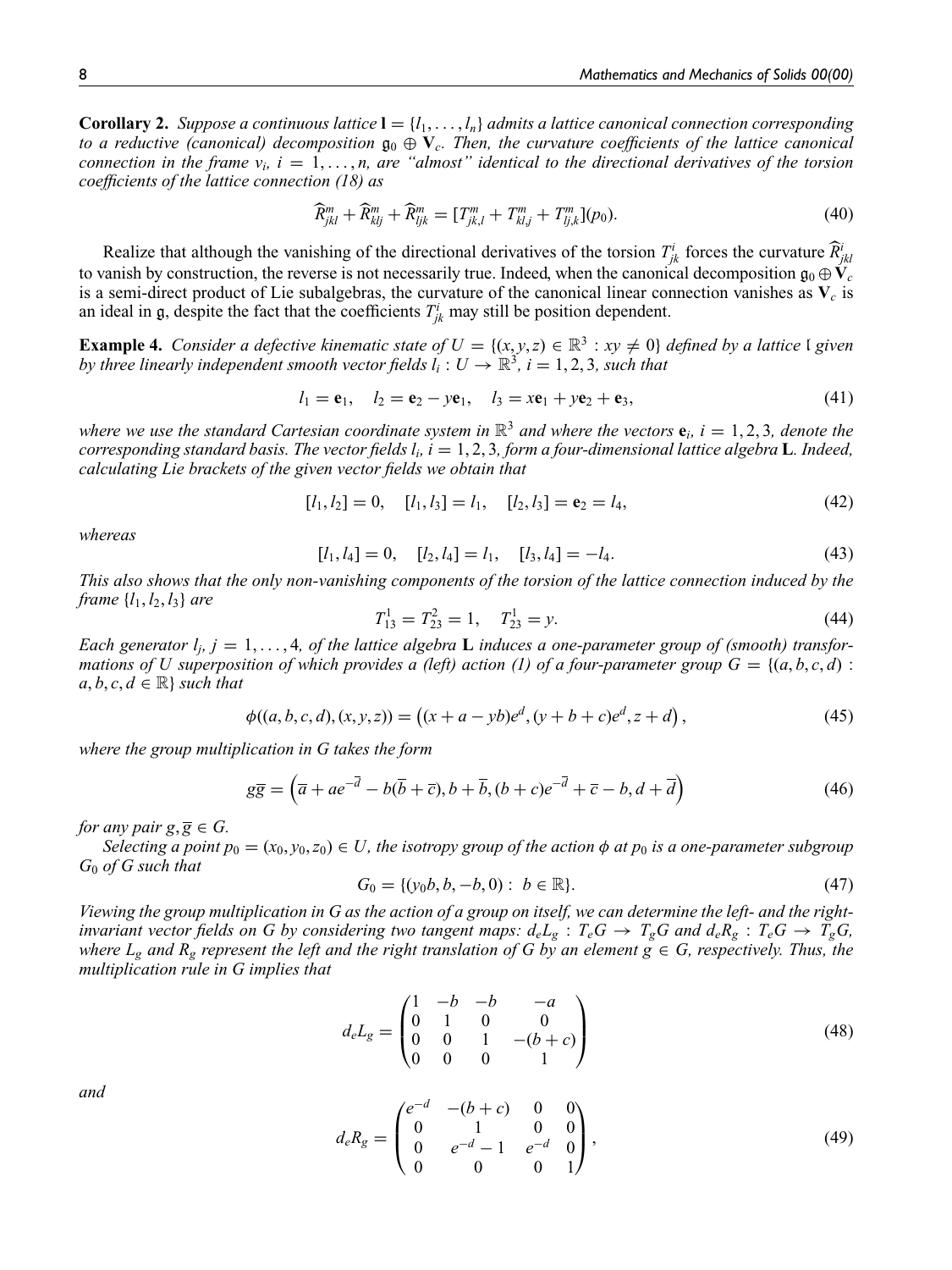*where e*  $= (0, 0, 0, 0)$  *is a unit element. This shows that the space of all left-invariant vector fields on G is spanned by*

$$
\mathbf{v}_1 = \mathbf{g}_1, \ \mathbf{v}_2 = -b\mathbf{g}_1 + \mathbf{g}_2, \n\mathbf{v}_3 = -b\mathbf{g}_1 + \mathbf{g}_3, \ \mathbf{v}_4 = -a\mathbf{g}_1 - (b+c)\mathbf{g}_3 + \mathbf{g}_4,
$$
\n(50)

*whereas the space of all right-invariant vector fields on G is spanned by*

$$
\mathbf{w}_1 = e^{-d}\mathbf{g}_1, \quad \mathbf{w}_2 = -(b+c)\mathbf{g}_1 + \mathbf{g}_2 + (e^{-d}-1)\mathbf{g}_3, \n\mathbf{w}_3 = e^{-d}\mathbf{g}_3, \quad \mathbf{w}_4 = \mathbf{g}_4,
$$
\n(51)

*where* **g**1, . . . , **g**<sup>4</sup> *denote the standard basis on G. It is easy to check that they are isomorphic Lie algebras and that they are isomorphic to the lattice algebra L. Moreover, one can show that the basis*  $\{v_1, v_2, v_3, v_4\}$  *is equivalent (via the inverse map in G) to the right-invariant basis*  $\{w_1, w_2, w_3, w_4\}$ .

*Consider the orbit map*  $\phi_{p_0}: G \to U$ . Its tangent map  $d_g \phi_{p_0}: T_gG \to T_{\phi_{p_0}(g)}U$  establishes an isomorphism *between the right Lie algebra of G and the lattice algebra* **L***. Indeed, given the group action (45)*

$$
d_g \phi_{p_0} = \begin{pmatrix} e^d & -y_0 e^d & 0 & (x_0 + a - y_0 b)e^d \\ 0 & e^d & e^d & (y_0 + b + c)e^d \\ 0 & 0 & 0 & 1 \end{pmatrix}.
$$
 (52)

*Thus,*

$$
d_g \phi_{p_0} \begin{pmatrix} e^{-d} & -(b+c) & 0 & 0 \ 0 & 1 & 0 & 0 \ 0 & e^{-d}-1 & e^{-d} & 0 \ 0 & 0 & 1 \end{pmatrix} = \begin{pmatrix} 1 & -y & 0 & x \ 0 & 1 & 1 & y \ 0 & 0 & 0 & 1 \end{pmatrix}, \tag{53}
$$

*where*  $(x, y, z) = \phi(g, p_0) = ((x_0 + a - y_0b)e^d, (y_0 + b + c)e^d, z_0 + d).$ 

*This shows that the vector space*  $\dot{\mathbf{V}}_c = span{\mathbf{v}_1, \mathbf{v}_2, \mathbf{v}_4}$  *is indeed a canonical vector complement to the isotropy Lie subalgebra*  $\mathfrak{g}_0 = span\{v_0\} = span\{(v_0, 1, -1, 0)\}$  *in*  $\mathfrak{g}$ *. Moreover, the decomposition*  $\mathfrak{g}_0 \oplus \mathbf{V}_c$  *is reductive as*

$$
[\mathbf{v}_0, \mathbf{v}_1] = 0, \quad [\mathbf{v}_0, \mathbf{v}_2] = -\mathbf{v}_1, \quad [\mathbf{v}_0, \mathbf{v}_4] = -y_0 \mathbf{v}_1. \tag{54}
$$

*Hence, the lattice canonical connection exists. Relabeling the spanning set of* **V***<sup>c</sup> and calculating the relevant* Lie brackets we obtain that the torsion  $\widehat{T}_{jk}^i$  has only three non-zero components

$$
\widehat{T}_{13}^1 = \widehat{T}_{23}^2 = -1 \quad \text{and} \quad \widehat{T}_{23}^1 = -y_0,\tag{55}
$$

whereas the most curvature coefficients  $\widehat{R}_{jkl}^i$  vanish except

$$
\widehat{R}_{232}^1 = -1 \quad \text{and} \quad \widehat{R}_{233}^1 = -y_0. \tag{56}
$$

**Example 5.** *In our final example, we revisit (Example 1) the lattice*

$$
I = \{l_1, l_2\} = \{e_1, -xe_2\}.
$$
\n(57)

*The left Lie algebra* g *of the group G induced by* l *is spanned by*

$$
\mathbf{v}_1 = \mathbf{g}_1, \quad \mathbf{v}_2 = \mathbf{g}_2 - a\mathbf{g}_3, \quad \mathbf{v}_3 = \mathbf{g}_3,\tag{58}
$$

*whereas its right algebra is generated by*

$$
\mathbf{w}_1 = \mathbf{g}_1 - b\mathbf{g}_3, \quad \mathbf{w}_2 = \mathbf{g}_2, \quad \mathbf{w}_3 = \mathbf{g}_3. \tag{59}
$$

*Knowing that the tangent to the orbit map at a point*  $p_0 \in U$  *evaluated at the identity of G is* 

$$
d_e \phi_{p_0} = \begin{pmatrix} 1 & 0 & 0 \\ 0 & x_0 & -1 \end{pmatrix},\tag{60}
$$